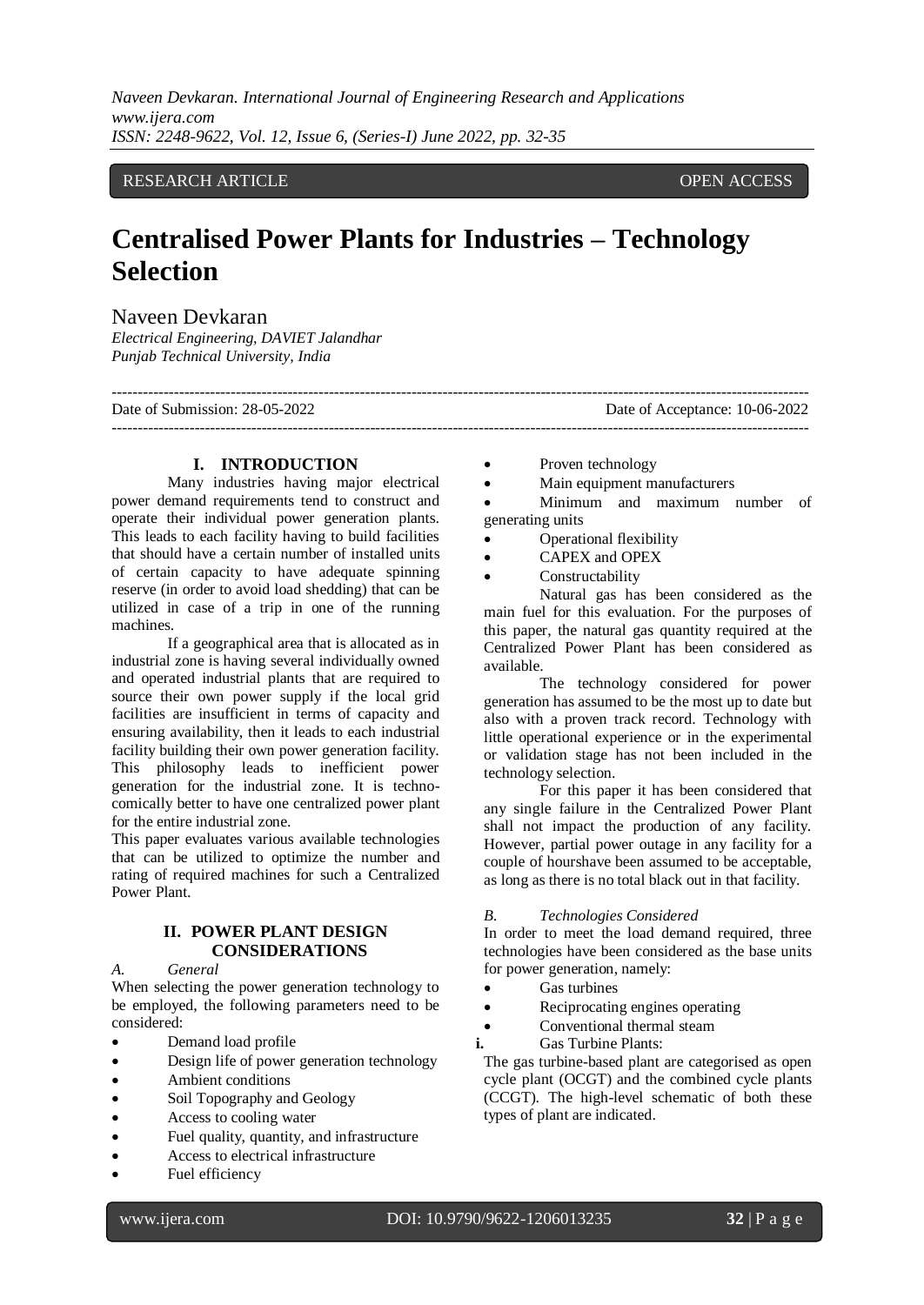



In the CCGT plants, the GTs is coupled with a heat recovery steam generator (HRSG). Steam raised in the HRSG is driven through a Steam Turbine (ST) for generation of further power. The exhaust steam is condensed using a cooling system such as a once through water cooling system, cooling tower or an air-cooled condenser.

General comparison of OCGT and CCGT is tabulated below:

| <b>Parameter</b>      | <b>OCGT</b>               | <b>CCGT</b>              |
|-----------------------|---------------------------|--------------------------|
| Efficiency            | Up to $35\%$              | Up to $55\%$             |
| Maintenance           | Less requirement          | More due to steam cycle  |
| Reliability           | High                      | Lower due to more        |
|                       |                           | components               |
| Availability          | 97 to 99%                 | 94 to 98%                |
| Water Requirement     | Lower                     | High                     |
| <b>CAPEX</b> (Capital | Lower                     | Higher                   |
| Expenditure)          |                           |                          |
| (USD/kW)              |                           |                          |
| Emissions             | Higher                    | Up to 30% lower compared |
|                       |                           | with OCGT of same size   |
| Footprint             | Around 50% less than CCGT | Large footprint          |
|                       | for equivalent power      |                          |
|                       |                           |                          |

Both OCGT and CCGT plant could be applied to meet the electricity requirements of the facilities. The key driver between the selections of the OCGT over CCGT is typically associated with the gas quantity and quality available and the cost of the gas. Secondary elements in the decision making of one type of plant over the other are parameters such as land and water availability, operation flexibility and reliability, maintenance, availability of suitably qualified staff, etc.

ii. Reciprocating Engine Plants:

Reciprocating engines for power generation are categorised as:

- 4 stroke high speed (1 to 4 MW)
- 4 stroke medium speed (5-18 MW); and
- 2 stroke low speed (15-50 MW, stationary land based applications).

A reciprocating engine plant offers higher operational flexibility when compared to the OCGT or CCGT plants. Reciprocating engines are more efficient that OCGTs but less efficient than CCGTs. The reciprocating engines have been compared to the GT based plant and the thermal steam plant later. The medium and slow speed engines can be combined with HRSGs and STs to form combined cycle plants.

iii. Thermal Steam Plants:

Based on steam parameters, there are two major types of conventional power plants; subcritical and supercritical plants. Supercritical plants use steam at temperatures of 600-700°C and have an efficiency of 40-45%. Subcritical plants on the other hand use steam at temperatures around 540°C and have an efficiency of 35-40%. Super critical technology offers higher efficiency when compared with sub critical technology, however they require increased frequency of maintenance.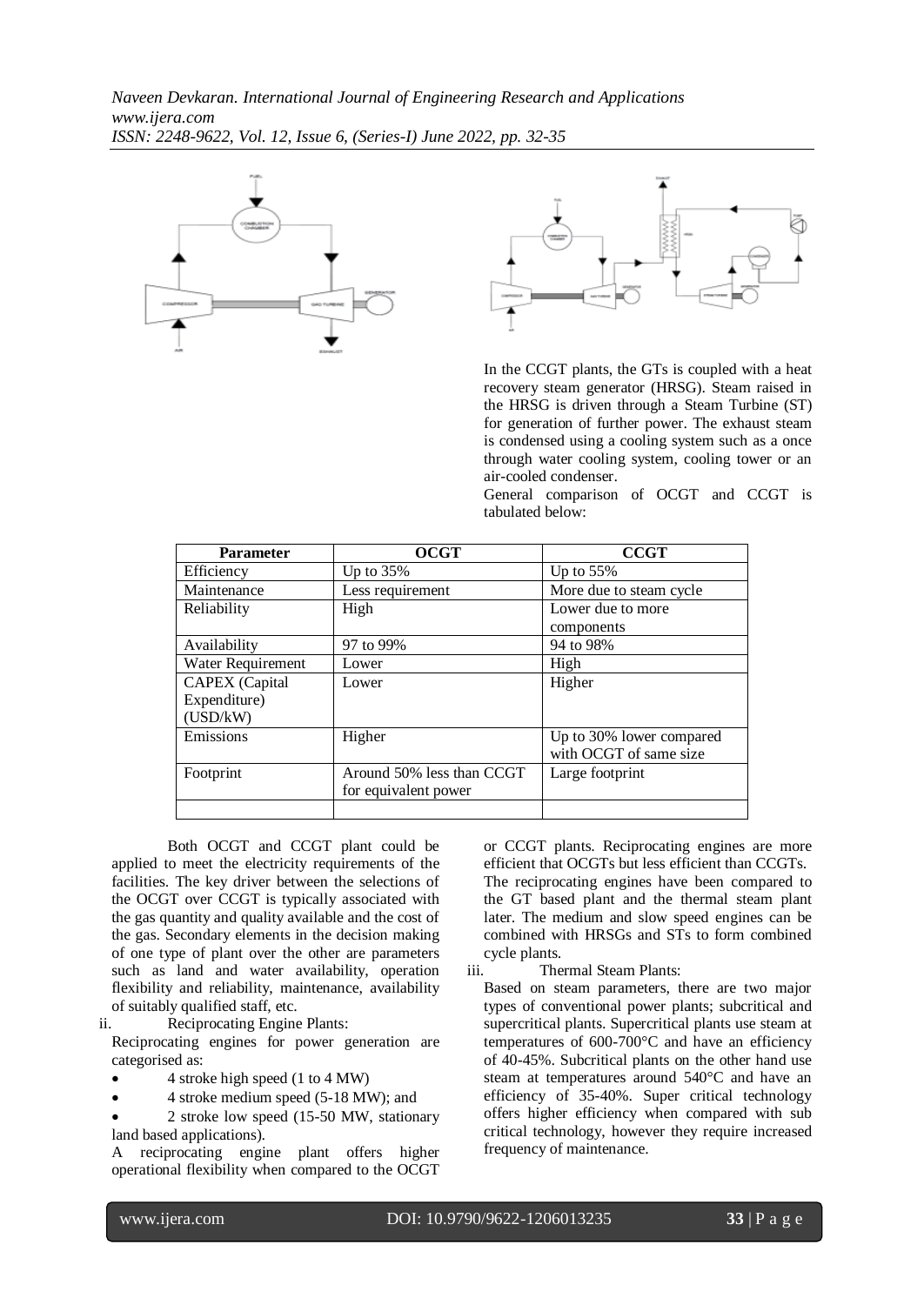#### **C.** *Technology Selection*

To carry out technology selection for a certain load requirement the detailed comparison on different parameters has been done below that will guide to select the right technology (type of plant) for a facility.

A comparison of the parameters listed in table below for a use in industrial hub indicates that gas turbine-based plant are preferred solution mainly due to the following:

 A GT based plant has the lowest footprint for the same power output compared to the other technologies

 Although not the best, a GT based plant has good operational flexibility

 GT based plants are commonly used in the industry for large power generation where the main fuel is natural gas and have a proven track record; and

 Considering the price of gas to be used a GT plant has a lower specific generation cost than reciprocating and conventional steam plant.

Two main types of GT based power plant have been considered:

Open Cycle Gas Turbine (OCGT); and

Combined Cycle Gas Turbine (CCGT)

To enable a direct comparison of the two types of plants, it is necessary to narrow down the suitable class of GTs that could be employed. As such, GT screening and selection must take place. To establish the range of suitable GTs, the list of GTs currently available on the market were taken from the Gas Turbine World Handbook 2013 (2013 GTW Simple Cycle Specs, Gas Turbine World 2013 GTW Handbook, Pequot Publication, Volume 30, pg 66 to 76, 2013).

| <b>Parameters</b>                           | <b>Gas turbines</b>              | <b>Reciprocating Engines</b>       | <b>Thermal Steam</b>    |
|---------------------------------------------|----------------------------------|------------------------------------|-------------------------|
| Power Output Unit Size                      | 1 to 375MW                       | 4 stroke high speed 1 to           | Few MW to 1100MW        |
|                                             |                                  | 4MW                                |                         |
|                                             |                                  | 4 stroke medium speed 5 to<br>18MW |                         |
|                                             |                                  | 2 stroke low speed 15 to           |                         |
|                                             |                                  | 50MW                               |                         |
| Typical fuel burning                        | Natural Gas/ Light               | Various types of oil as well       | Various types of oil as |
| capability                                  | Oil                              | as natural gas                     | well as natural gas     |
| Dual Fuel capability                        | Yes                              | Yes                                | Yes                     |
| <b>Typical Unit Efficiency</b>              | $\overline{20}$ to 40%           | Around 40%                         | Nearly 40%              |
| <b>Typical Plant Efficiency</b>             | OCGT 25 to 38%<br>CCGT 50 to 58% | 42%                                | Nearly 40%              |
| <b>Typical Plant Yearly</b><br>Availability | Around 91%                       | Around 88%                         | Around 88%              |
| <b>Typical Plant Yearly</b><br>Reliability  | Around 97%                       | Around 93%                         | Around 95%              |
| <b>Effect on Power Output</b>               | Significantly reduces            | Minimum effect                     | None                    |
| with higher ambient                         |                                  |                                    |                         |
| temperature                                 |                                  |                                    |                         |
| Effect on efficiency on                     | Significantly reduces            | No impact                          | Significantly reduces   |
| part load operation                         |                                  |                                    |                         |
| <b>Typical Operating</b>                    | OCGT 50 to 100%                  | 50 to 100%                         | 40 to 100%              |
| Range                                       | CCGT 60 to 100%                  |                                    |                         |
| Peak Load Capability                        | $\overline{OCGT - Good}$         | Moderate with 4 stroke             | Poor                    |
|                                             | $CCGT - Poor$                    | Poor with 2 stroke                 |                         |
| Load Change Capability                      | Ramping up and                   | No major issues                    | Ramp up rate of around  |
|                                             | down is limited and              |                                    | 4MW/min                 |
|                                             | is typically around<br>14MW/min  |                                    |                         |
| Footprint for 500MW                         | Around 90,000 sq m               | Around 130,000 sq m                | Around 175,000 sq m     |
| plant                                       |                                  |                                    |                         |
| <b>CAPEX</b>                                | Taking X for CCGT,               | 1.25X                              | 1.5X                    |
|                                             | then OCGT is 0.65X               |                                    |                         |
| <b>OPEX</b> (Operating                      | Taking Y for CCGT,               | 2.7Y                               | Nearly Y                |
| Expenditure)                                | then OCGT is 1.4Y                |                                    |                         |
| <b>Start-up Time</b>                        | OCGT around 15min                | 12 to 20min                        | Around 90min            |

www.ijera.com DOI: 10.9790/9622-1206013235 **34** | P a g e